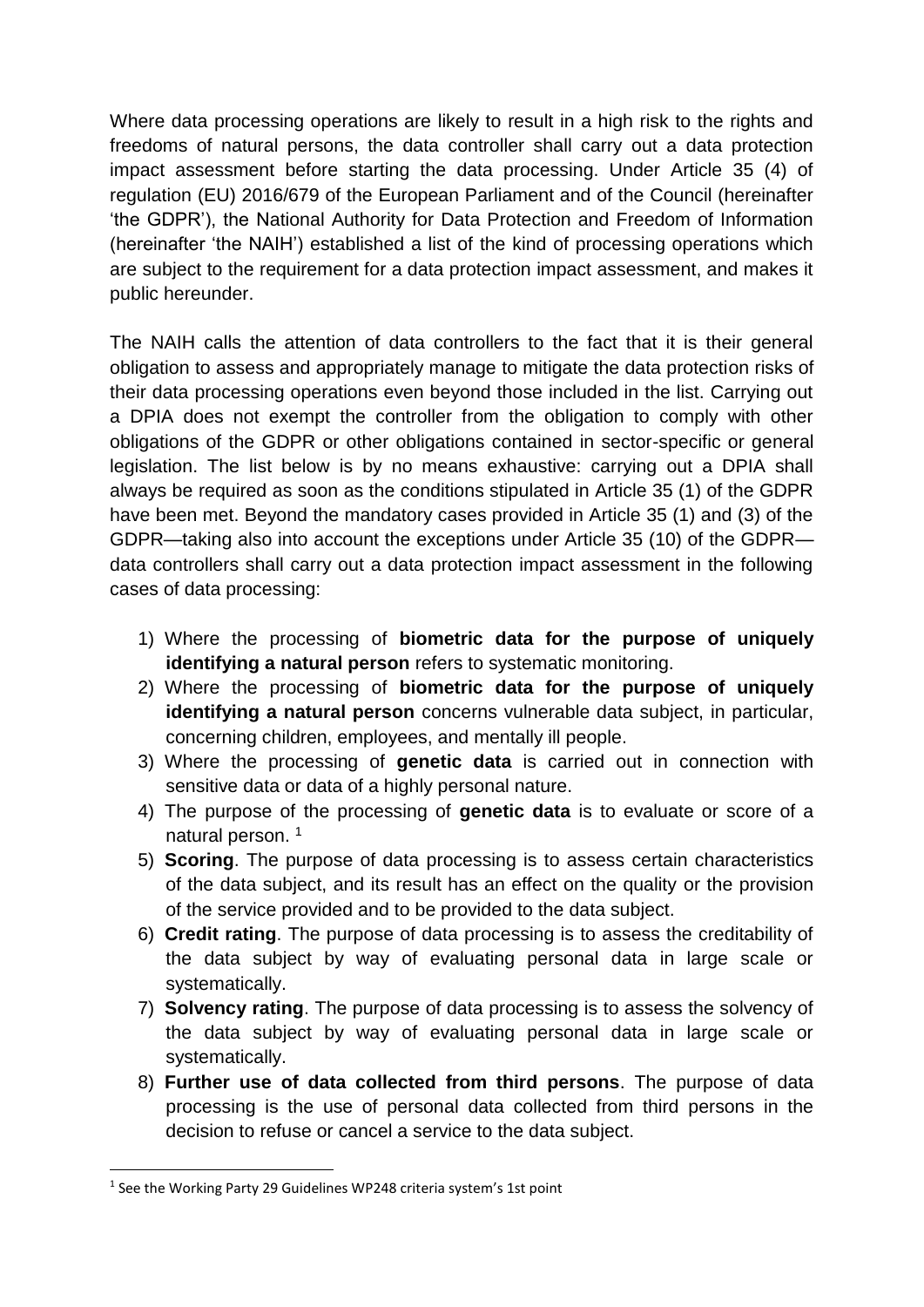- 9) **The use of the personal data of pupils and students for assessment**. The purpose of data processing—regardless of whether tuition is at primary, secondary or advanced level—is to record and examine the preparedness, achievement, aptitude, and mental state of pupils and students, and the data processing is not statutory.
- 10)**Profiling**. The purpose of data processing is profiling by way of evaluating personal data in large scale and systematically, especially when it is based on the characteristics of the workplace performance, financial status, health condition, personal preferences or interests, trustworthiness or conduct, residence or movement of the data subject.
- 11)**Anti-fraud activity**. The purpose of data processing is to use credit reference, anti-money-laundering or anti-terrorism financing, and anti-fraud databases for screening clients.
- 12)**Smart meters.** The purpose of data processing is the application of 'smart meters' set up by public utilities providers (the monitoring of consumption customs).
- 13)**Automated decision making producing legal effects** or **similarly significant effects.** The purpose of data processing is to make decisions with legal effects or other significant effects on natural persons, which decisions might result in the exclusion of or discrimination against individuals in certain cases.
- 14)**Systematic surveillance.** Systematic and large scale surveillance of data subjects in public areas or spaces by camera systems, drones or any other new technology (wifi tracking, Bluetooth tracking or body cameras).
- 15)**Location data**. Where the processing of location data refers to systematic monitoring or profiling.
- 16)**Monitoring employee work**. Where the purpose of data processing is the systematic and extensive processing and assessment of employee's personal data in course of the monitoring of employee work, including, e.g. placing GPS trackers in vehicles, and camera surveillance against theft or fraud.<sup>2</sup>
- 17)**Processing of considerable amounts of special categories of personal data.** Under Recital (91) of the GDPR, processing of personal data should not be considered to be on a large scale if the processing concerns personal data from patients or clients by an individual physician, other health care professional or lawyer.
- 18)**The processing of considerable amounts of personal data for law enforcement purposes.**
- 19)Processing of large amounts of data related to **vulnerable data subjects** for purposes different from the original purpose, in the case of, e.g., the elderly, children, and **mentally ill persons.**

1

<sup>&</sup>lt;sup>2</sup> See the Working Party 29 Guidelines WP248 criteria system's 1st and 3rd points